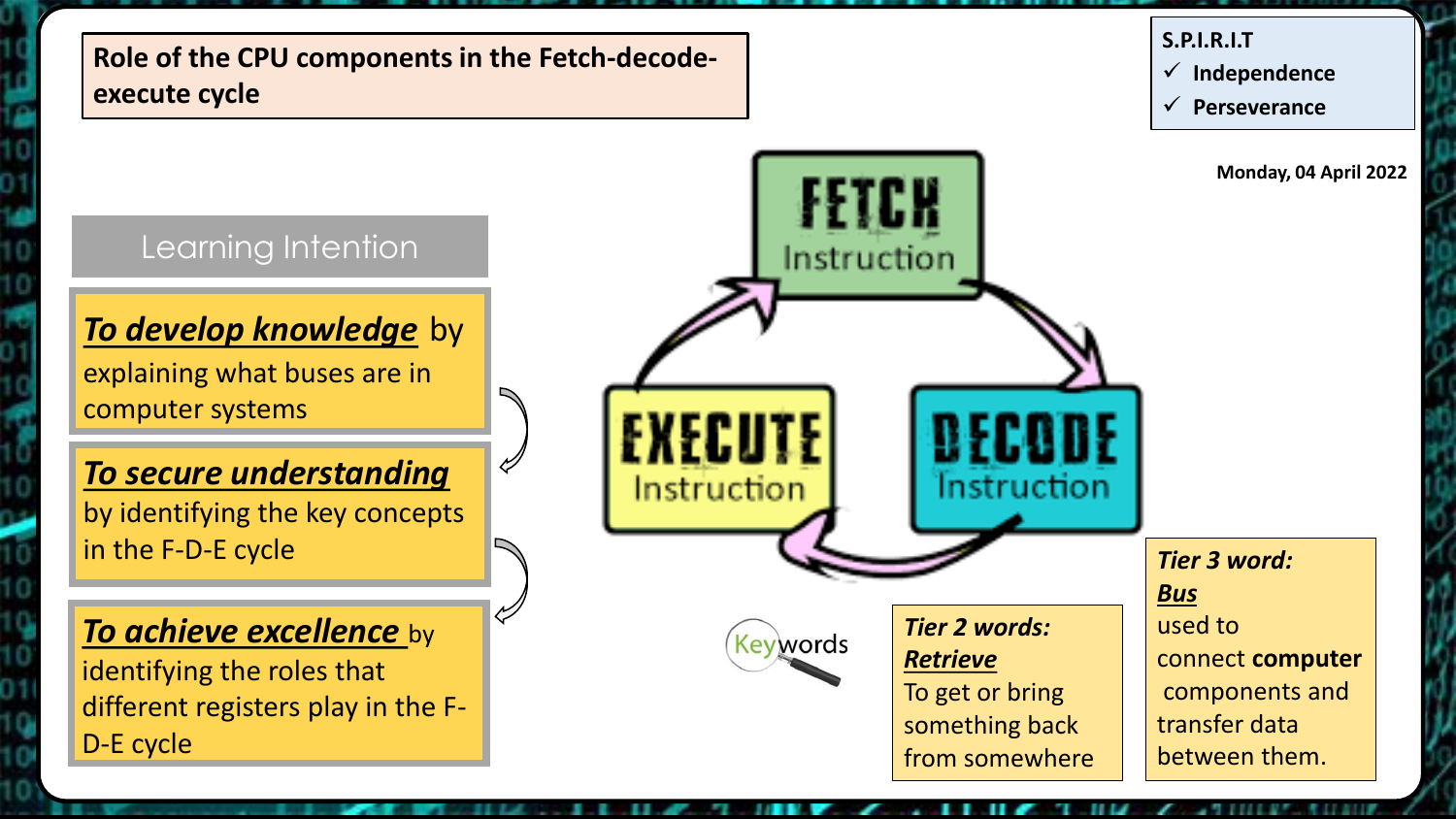**The control bus** is used by the controller to send control signals to different parts of the computer.

**The address bus** - When data is saved or loaded from memory, the address at which it is to be stored or loaded from must be sent. The storage address of data always travels along an address bus.

**The data bus -** Data will then need to be moved between several parts of a computer. The path along which data travels is called a data bus.

See the animation in the resource folder:<br>**To develop knowledge** by

explaining what buses are in computer systems

<1.2.b Components of the CPU.swf>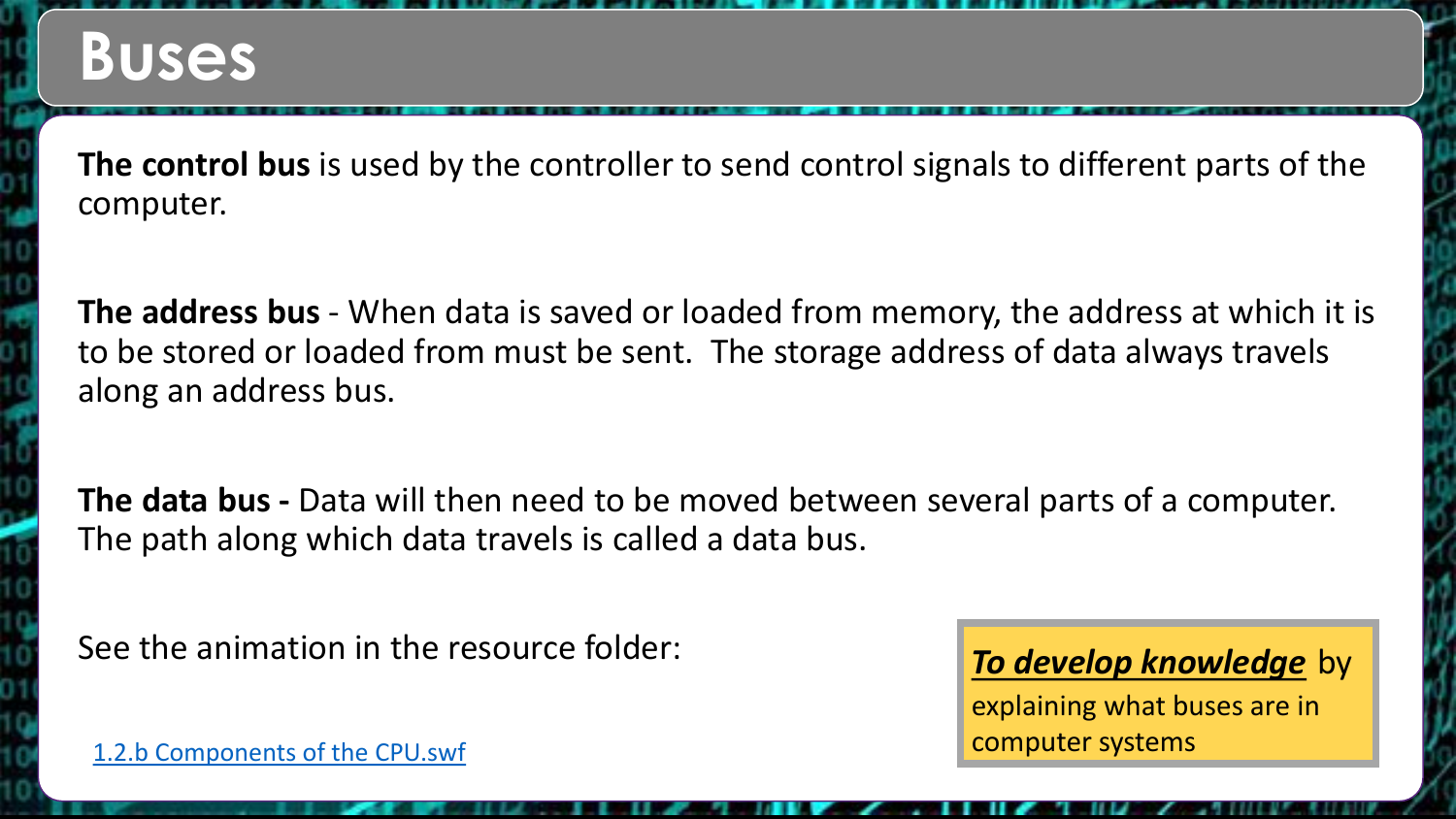## **Task 1 – Draw the diagram – 5 minutes**



**Components of the CPU: controller, arithmetic and logic unit (ALU), internal memory, registers, buses**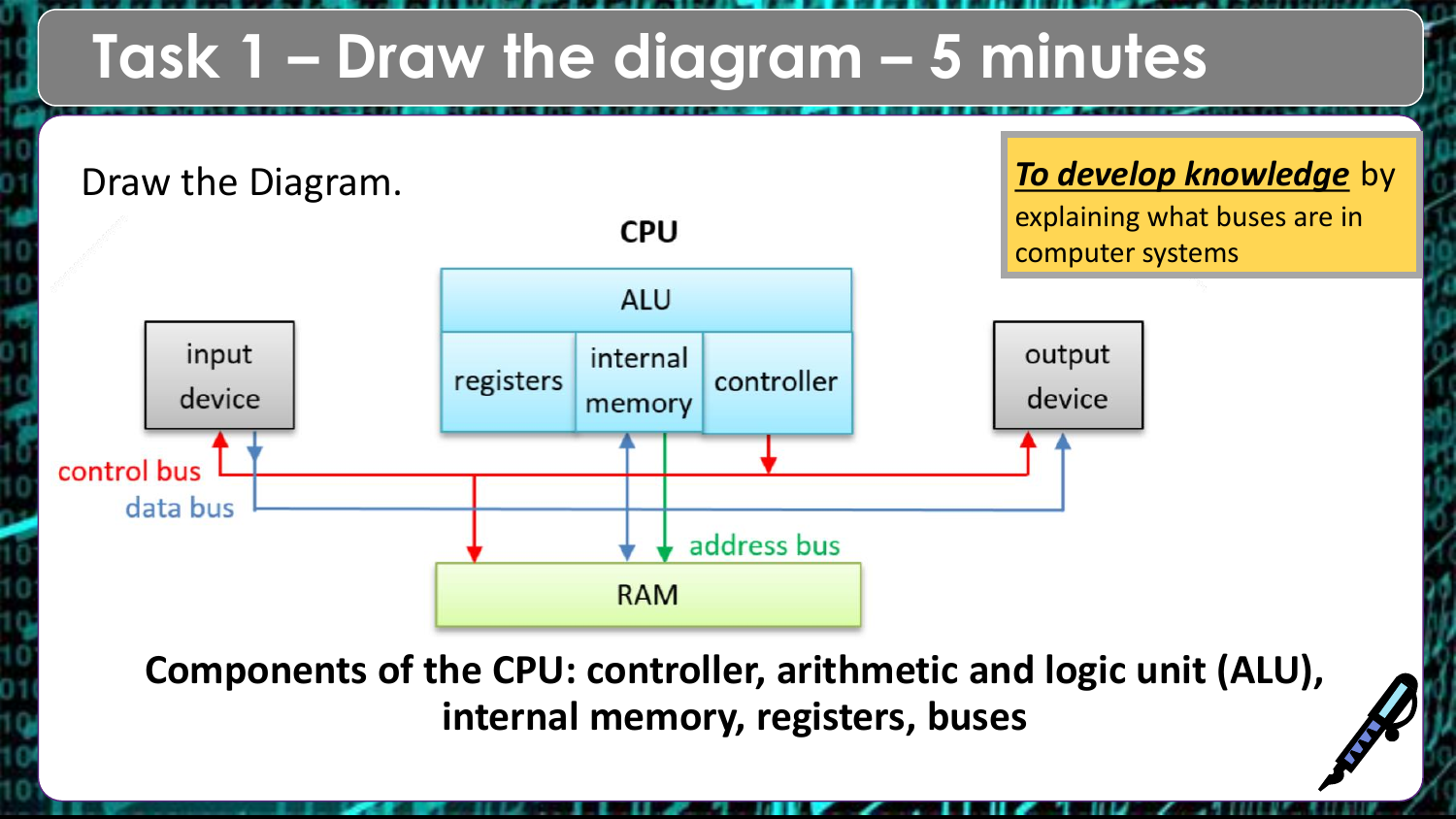## **Fetch-decode–execute cycle**

Watch the video on the Fetch –decode - Execute cycle <https://www.bbc.co.uk/bitesize/guides/zhppfcw/revision/4>

There are **three** steps to processing instructions given by a currently running program:

#### **Fetch-decode-execute cycle**

This is the process the processor follows to retrieve instructions from memory It decodes what to do and then carries out the actions.

*To secure understanding* 

by identifying the key concepts in the F-D-E cycle



<https://www.futurelearn.com/courses/how-computers-work/0/steps/49284>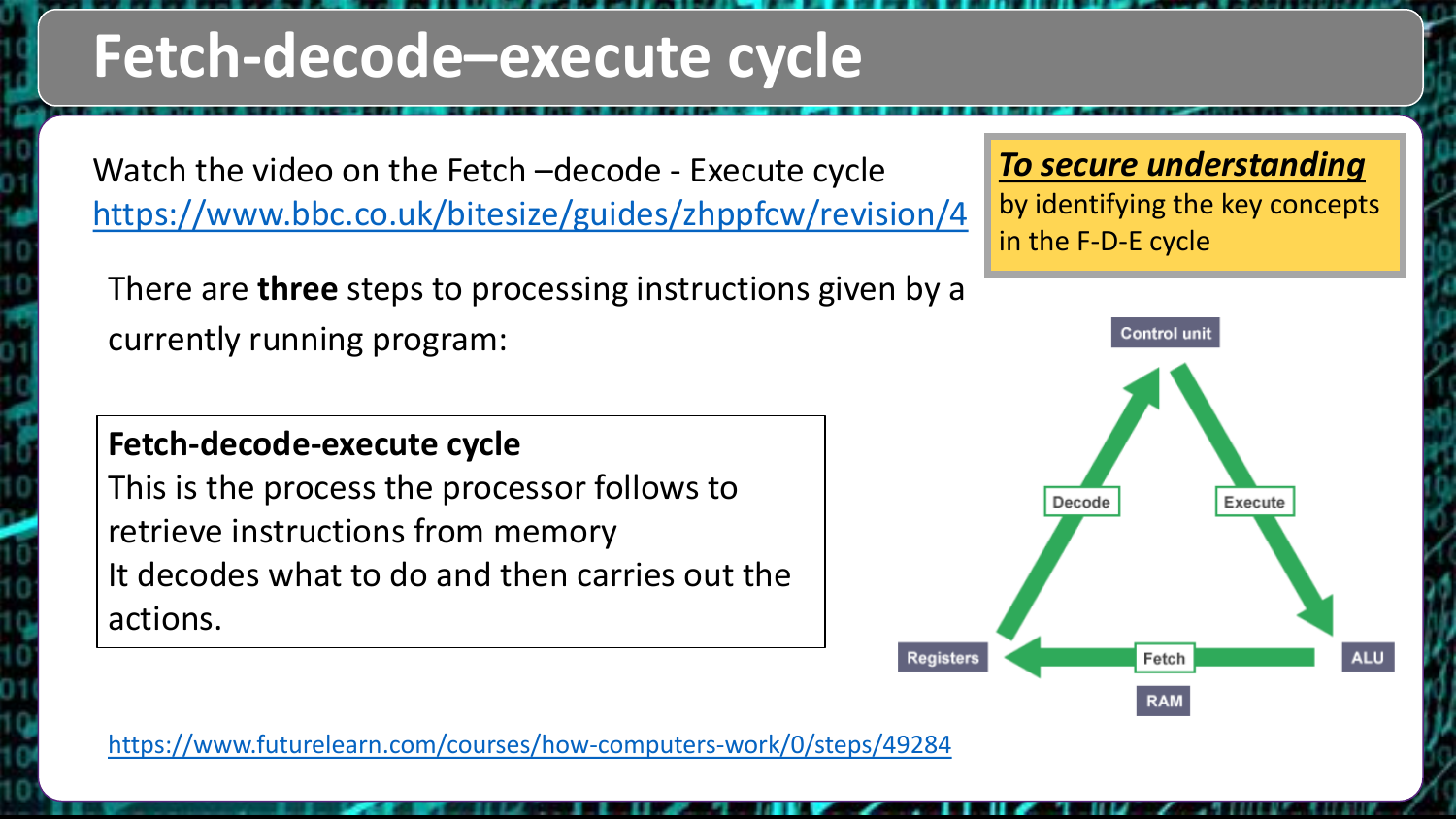## **WJEC Definitions**

There are **three** steps to processing instructions given by a currently running program:

#### **Fetch: Fetch:**

The fetch cycle takes the address required from memory, stores it in the instruction register, and moves the **program counter** on one so that it points at the next instruction.

**Simple version**

**FETCH: Control Unit** *fetches* instructions from main memory (RAM) and stores it temporarily in **the registers**

#### **Decode: Decode:**

The control unit checks the instruction in the instruction register. The instruction is decoded to determine the action that needs to be carried out.

*To secure understanding* by identifying the key concepts in the F-D-E cycle

#### **Execute: Execute:**

The actual actions that happen during the execution cycle depend on the instruction itself.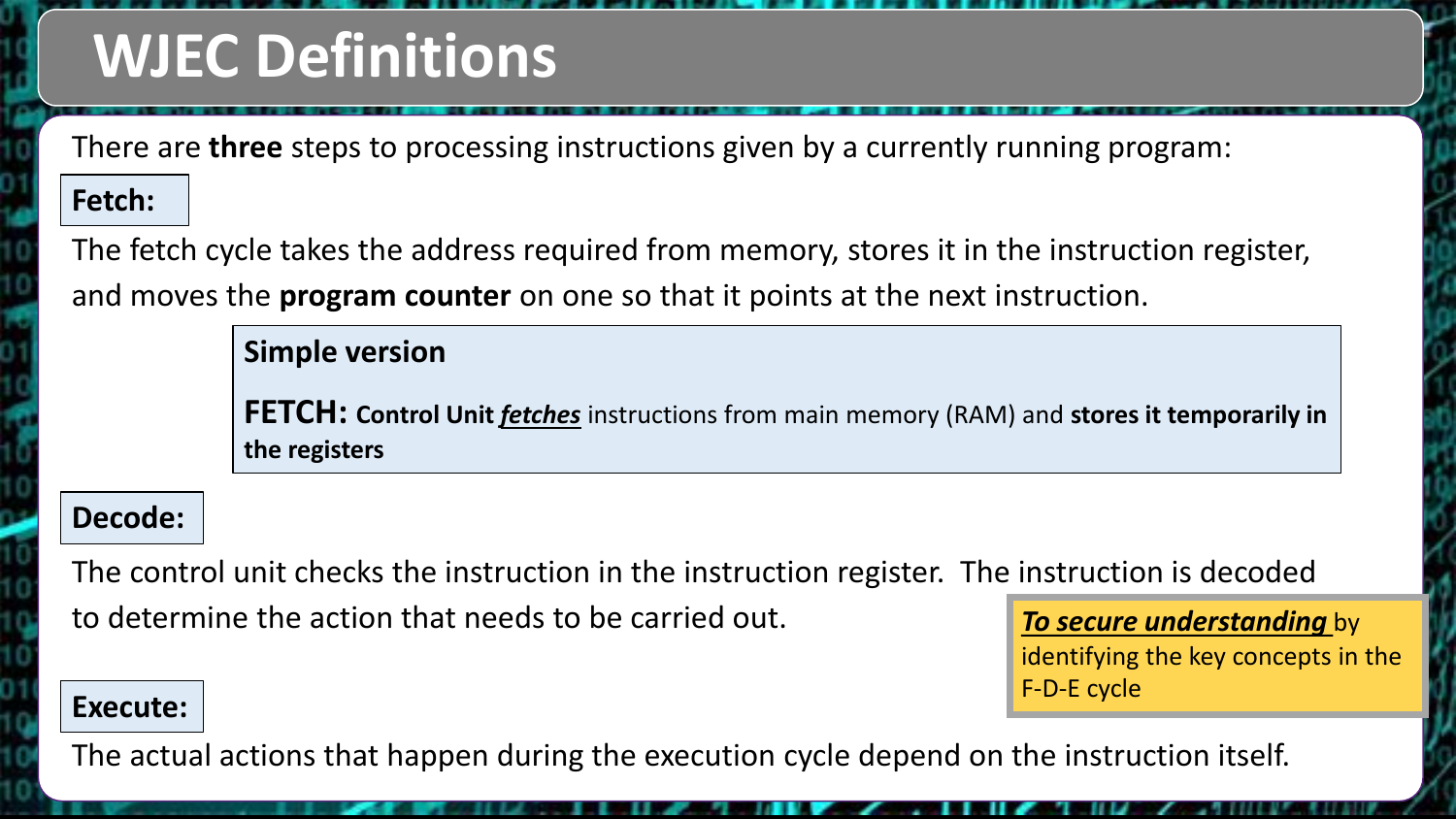# **Task 2**

**1. Copy the Fetch – execute cycle diagram.**

**2. Use WJEC info and the link to explain each step of the Fetch-decode-execute cycle**

http://www.teach[ict.com/gcse\\_computing/ocr/212\\_computing\\_hardware/cpu/](http://www.teach-ict.com/gcse_computing/ocr/212_computing_hardware/cpu/miniweb/pg3.php) miniweb/pg3.php

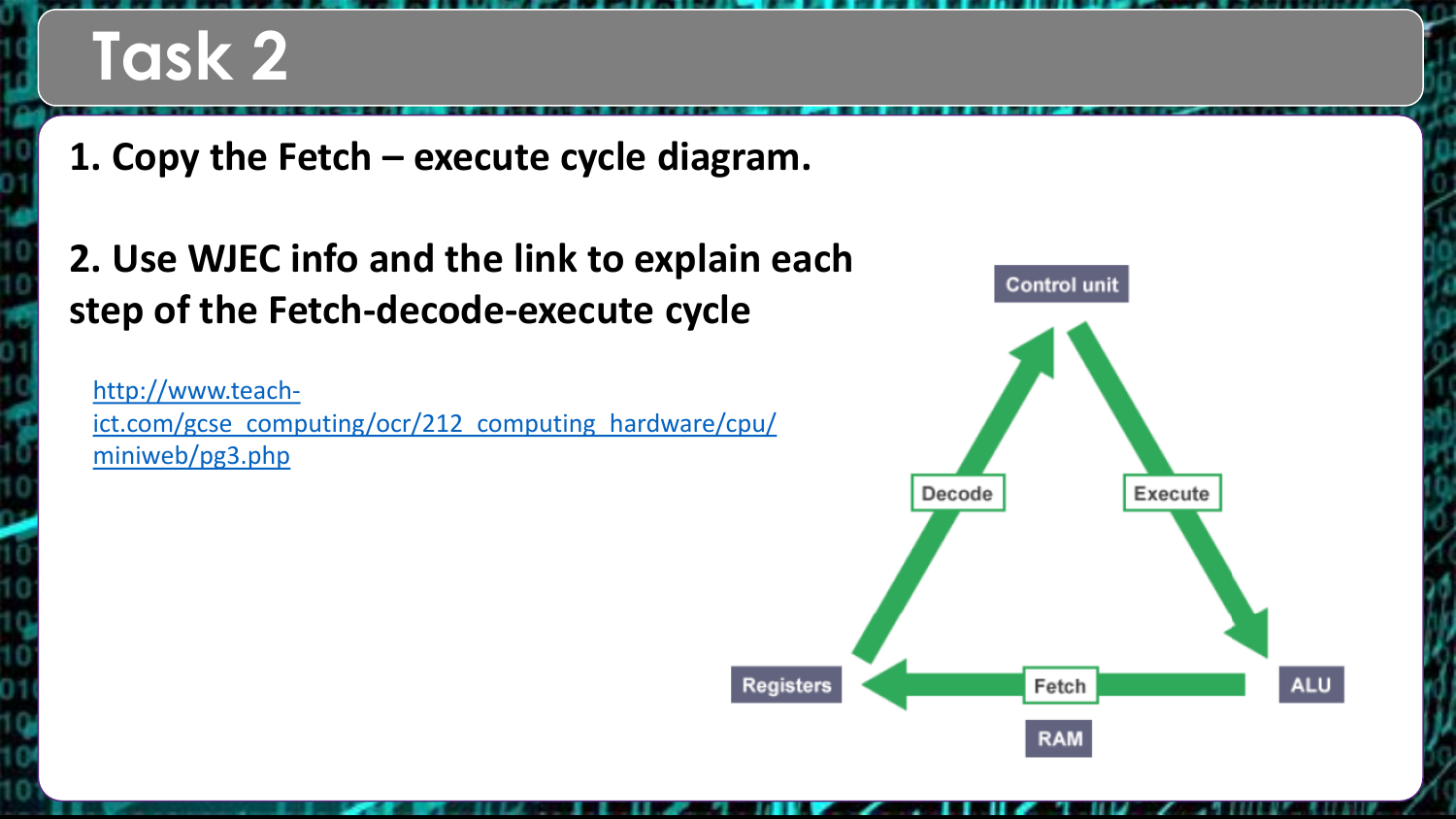### **Registers used**

*To achieve excellence* by identifying the roles that different registers play in the F-D-E cycle

*To secure understanding* by identifying the key concepts in the F-D-E cycle

**Program Counter (PC)** – a counter that keeps track of the memory address of which instruction is to be executed next.

The program counter increments (adds 1 on) each time the cycle runs

**Accumulator** – a small holding area in the ALU which temporarily holds the result of the Instruction

**Memory Address Register (MAR)** – the address in ma**ing the induced by** is currently

being read or written. The memory address stored in the PC is transferred to the MAR

**Memory Data Register** (MDR) holds the contents/data found at the address held in the IVIAR when being transferred from memory to CPU (and vice versa)

**Current Instruction register (CIR)** – Stores the instruction that has just been fetched from memory which is currently being executed.

Instructions

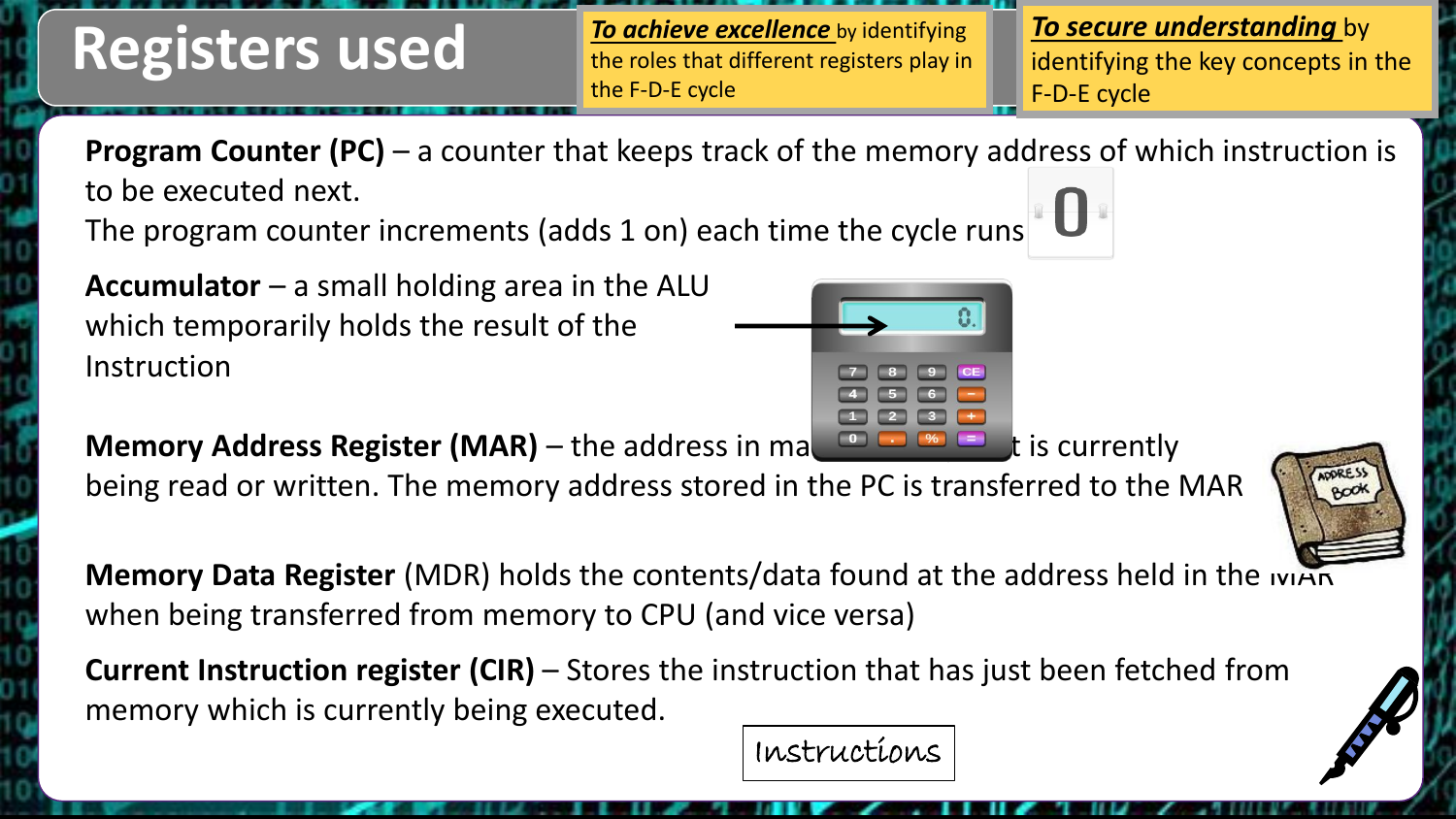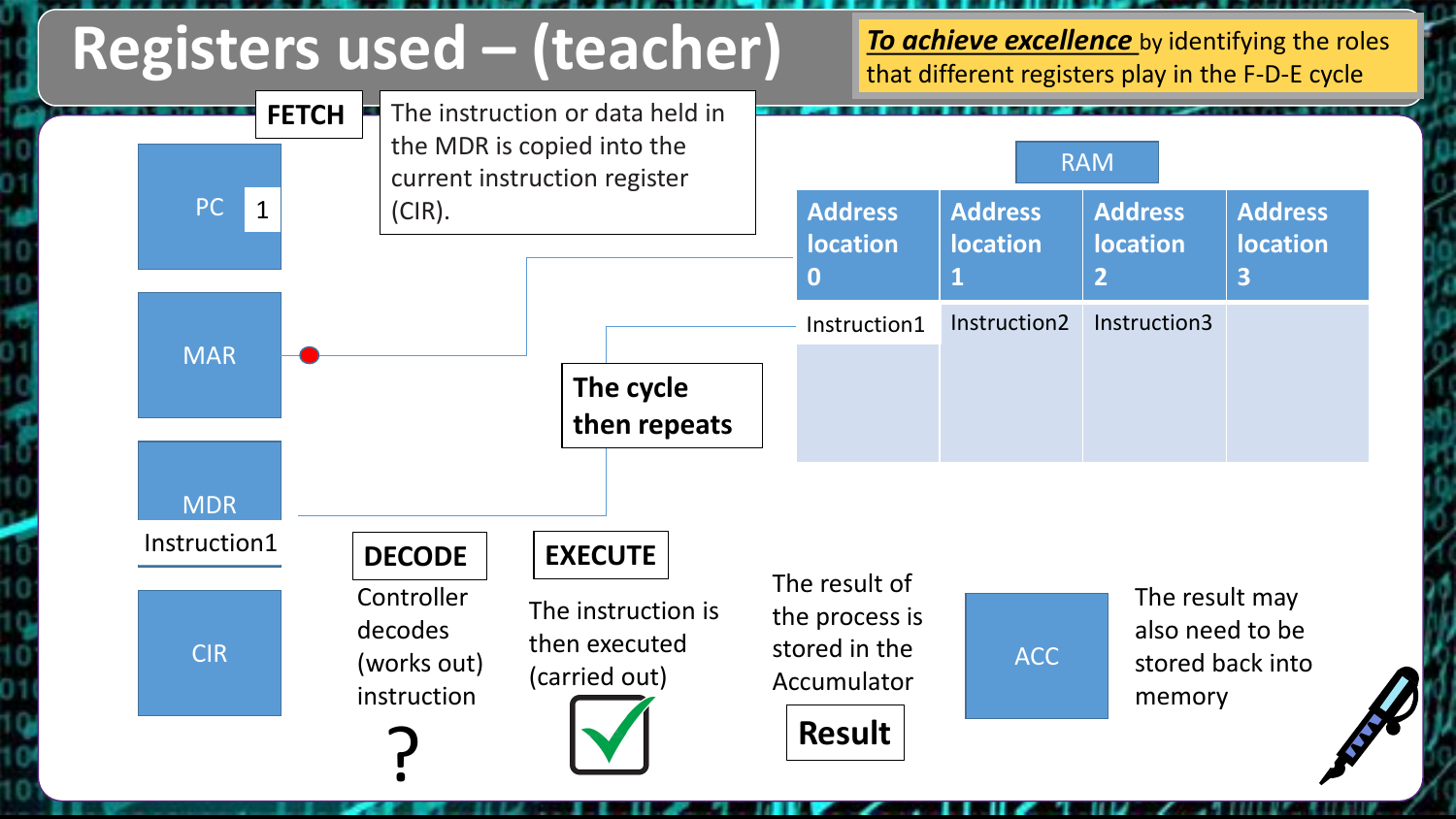### **Registers used**

**To achieve excellence** by identifying the roles that different registers play in the F-D-E cycle

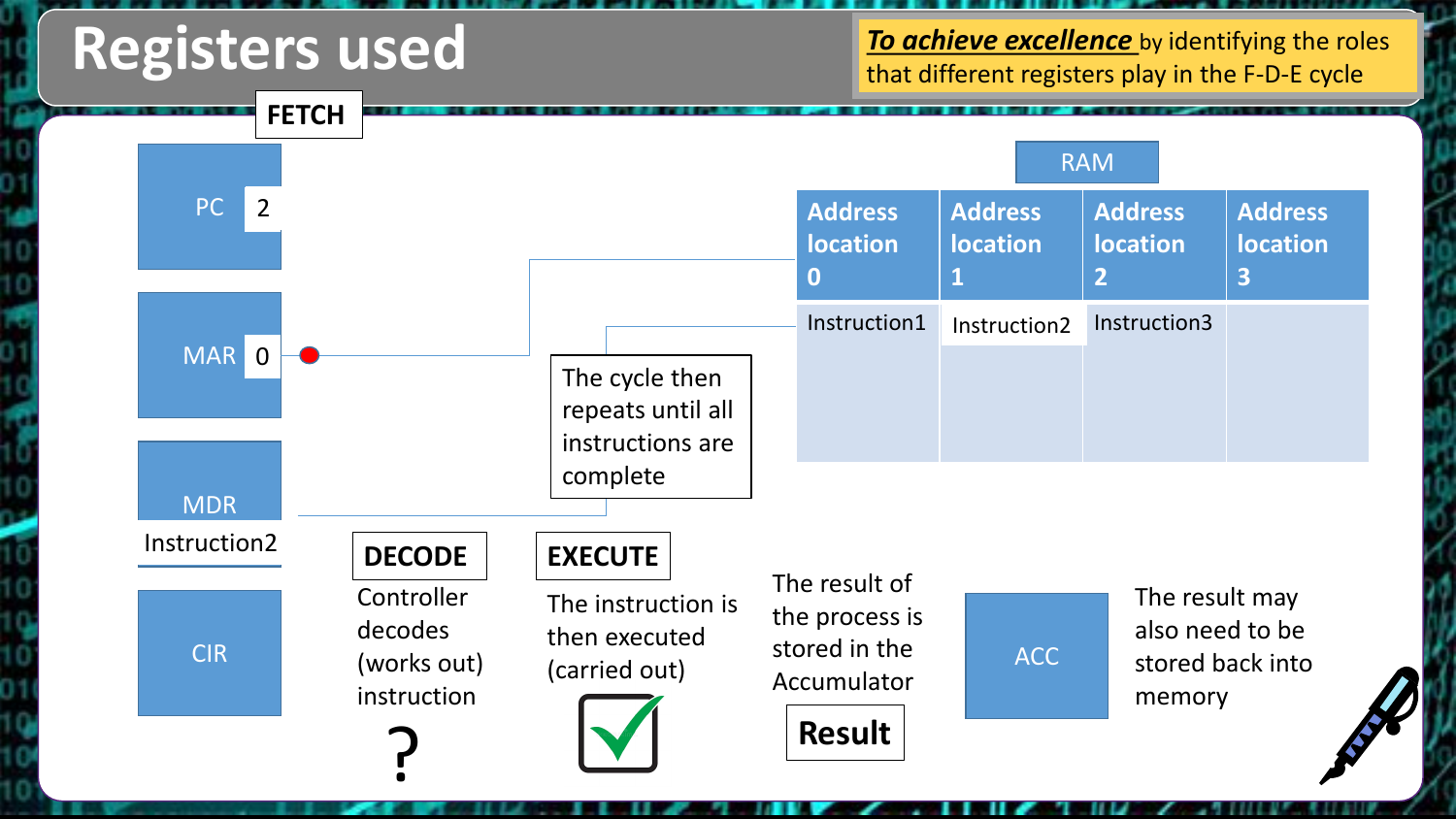### **Using registers for top marks**

- 1. The **memory** address held in the program counter (PC) is copied into the memory address register (MAR).
- 2. The address in the program counter is incremented (increased) by one. The program counter now holds the address of the next **instruction** to be **fetched**.
- 3. The processor sends a signal along the address **bus** to the memory address held in the MAR.
- 4. The instruction or **data** held in that memory address is sent along the data bus to the memory data register (MDR).
- 5. The instruction or data held in the MDR is copied into the current instruction register (CIR).
- 6. The instruction or data held in the CIR is **decoded by the controller** and then **executed**. Results of processing are stored in the **accumulator (ACC)**.
- 7. The cycle returns to step one.

<https://www.101computing.net/LMC/> - to show step by step FDE cycle

#### *To achieve excellence* by

identifying the roles that different registers play in the F-D-E cycle

![](_page_9_Picture_11.jpeg)